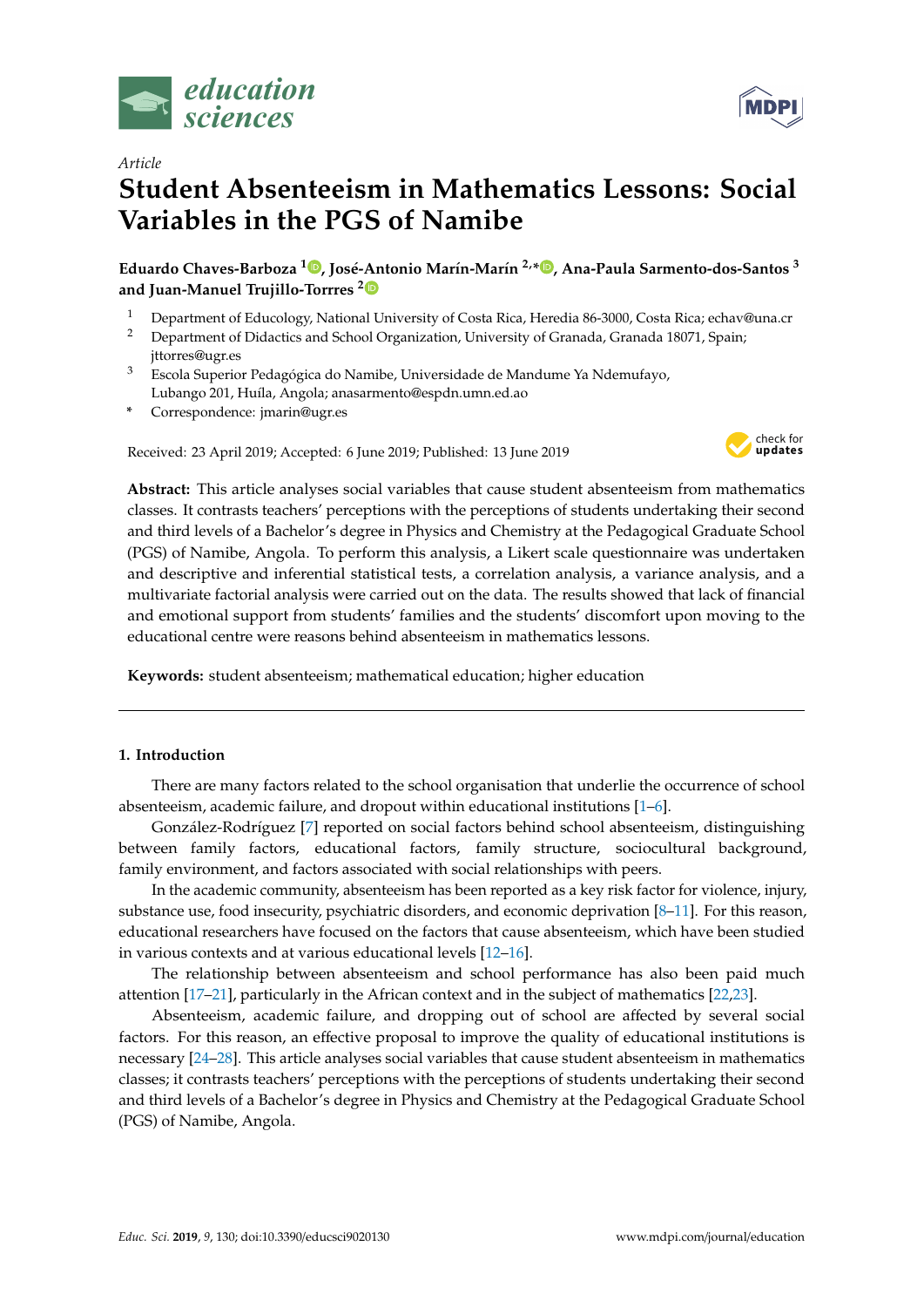#### **2. Methodology**

The two study populations were composed of 44 teachers and 131 second- and third-level students undertaking a Bachelor's degree in Physics and Chemistry from the PGS. Table [1](#page-1-0) shows the distribution of the study populations and the numbers in the study samples along with their topic specialities and levels of study.

<span id="page-1-0"></span>**Table 1.** Distribution of the study populations and study samples \* with the students' topic specialities and levels of study.

| Population/Sample | <b>Physics</b>      |                    | Chemistry           | Subtotal           |         |
|-------------------|---------------------|--------------------|---------------------|--------------------|---------|
|                   | <b>Second Level</b> | <b>Third Level</b> | <b>Second Level</b> | <b>Third Level</b> |         |
| Students          | 38/27               | 17/13              | 41/30               | 35/29              |         |
| Subtotal          | 55/40               |                    | 76/59               | 131/99             |         |
| Teachers          | 12/11               |                    | 12/11               | 10/9               |         |
| Subtotal          | 24/22               |                    | 20/19               |                    | 44/41   |
| Total             |                     |                    |                     |                    | 175/140 |

\* The first number represents the total number of students in the study population and the second number represents the size of the study group sample.

A questionnaire was given to 140 subjects; 99 students and 41 teachers, as shown in Table [1.](#page-1-0) A confidence interval (CI) of 95% and a sampling error of 3% were calculated for the data.

To investigate the causes of absenteeism, a questionnaire was given to the students. An analogous questionnaire was also given to the teachers to enable comparison with the data obtained from the students. Teachers, as observed in recent research, can provide rich information on the social environment and personal situations of students [\[29–](#page-8-1)[31\]](#page-8-2).

The questionnaire given to the teachers included general questions such as age, sex, years of work experience, and highest level of education. The questionnaire given to the students also included general questions such as age, sex, current career, years needed to complete their intermediate education, the institution at which the student is studying, years of work experience, and the sector in which they work.

Both sets of questionnaires consisted of 14 Likert scale-type questions with four response options: strongly disagree, disagree, agree, and strongly agree. These items measure the level of agreement of the participants (teacher or student) in response to questions about whether various social variables cause student absenteeism in mathematics classes at the Pedagogical Graduate School.

The teachers' group was composed of  $63.6 \pm 3\%$  males with an average age of  $44.18 \pm 1.33$  years and an average of  $20.59 \pm 0.61$  years of work experience. In the sample population, three had a PhD, 17 had a Master's degree, 20 had a Bachelor's degree, and one had a technical qualification.

The student population was composed of  $53.4 \pm 3\%$  males, for  $91.9 \pm 3\%$  of which the PGS was their first university. They had an average age of 30.07 + 0.90 years and they had an average of  $6.67 \pm 0.20$  years to complete their intermediate education.

Of the students, 56% were in secondary school teacher training, 12% were from a middle pre-university institute, 6% were in middle school administrative training, 15% were in a high school polytechnic, and 10% were involved in other types of training. Of the student group, 27% were not working, 23% worked in education (19% of them in the public sector), 7% were self-employed, and 9% were employees in the private sector. These data had a sampling error of 3%.

To analyse the data obtained from the questionnaire, the following techniques were used: descriptive and inferential statistics, bivariate correlation analyses (Pearson coefficient at 95% confidence level), variability tests (in the case of analysis of variance of two levels, Mann–Whitney tests were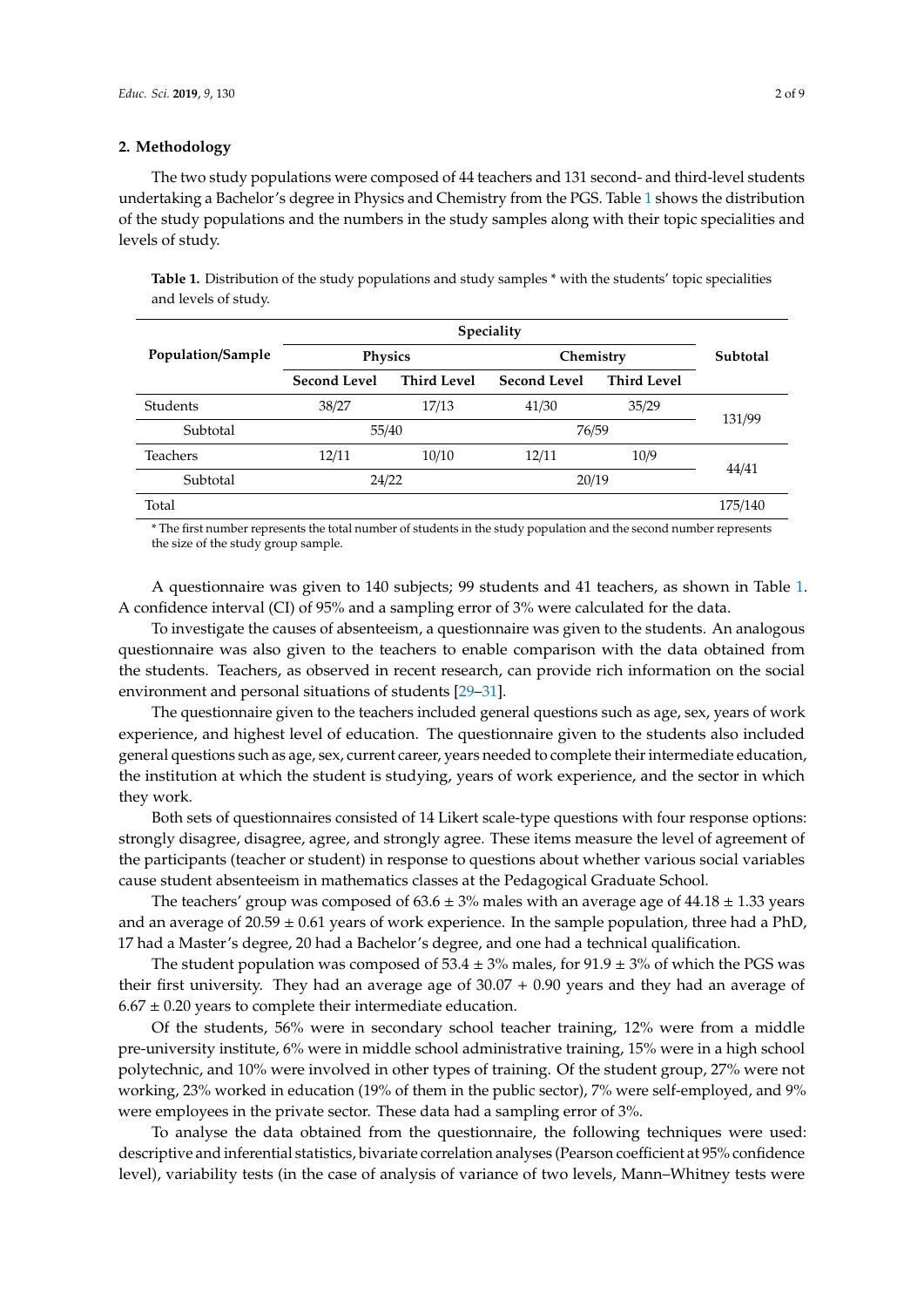applied, and in the case of analysis of variance of four levels, Kruskal–Wallis tests were applied), and multivariate factorial analysis (Kaiser–Meyer–Olkin procedure with Barlett test and Varimax rotation with Kaiser standardisation).

The descriptive and inferential statistics studied the relative frequencies in the different levels of the variables. The statistical inference had a statistical error of 3% and a confidence level of 95%.

### **3. Results of Statistical Tests**

## *3.1. Social Variables That Cause Student Absenteeism in Mathematics Classes*

Table [2](#page-2-0) shows the relative frequencies in the levels of agreement between the teachers and the students of the PGS on the organisational causes of student absenteeism in mathematics classes. Furthermore, it shows the acronyms for each variable as well as the ratios and the standard deviations, placing both groups, teachers and students, in the same framework.

<span id="page-2-0"></span>**Table 2.** Social variables that cause student absenteeism in mathematics classes; level of agreement between teachers and students \* at the Pedagogical Graduate School.

|                                                                                                                                            | <b>Relative Frequencies</b> | $\overline{\chi}(1)$ | $\sigma$ <sup>(2)</sup> |                   |              |              |
|--------------------------------------------------------------------------------------------------------------------------------------------|-----------------------------|----------------------|-------------------------|-------------------|--------------|--------------|
| Variables (Acronyms)                                                                                                                       | Strongly<br><b>Disagree</b> | Disagree Agree       |                         | Strongly<br>Agree |              |              |
| Lack of emotional support for the student from                                                                                             | 7.5                         | 10.0                 | 35.0                    | 47.5              | 3.23         | 0.91         |
| their family (LES) $(3)$ , $(4)$                                                                                                           | 12.1                        | 16.2                 | 46.5                    | 25.3              | 2.85         | 0.94         |
| Lack of financial support for the student from                                                                                             | 5.0                         | 17.5                 | 47.5                    | 30.0              | 3.03         | .083         |
| their family (LFS) $(3)$ , $(4)$                                                                                                           | 14.1                        | 15.2                 | 47.5                    | 23.2              | 2.80         | 0.95         |
| Absence of a positive relationship between                                                                                                 | 17.5                        | 22.5                 | 20.0                    | 40.0              | 2.83         | 1.15         |
| students and their community (APR) <sup>(4)</sup>                                                                                          | 13.1                        | 21.2                 | 36.4                    | 29.3              | 2.82         | 1.00         |
| Bad interpersonal relationships among students                                                                                             | 14.6                        | 36.6                 | 34.1                    | 14.6              | 2.49         | 0.93         |
| outside school (BIR) <sup>(3),(4)</sup>                                                                                                    | 12.1                        | 20.2                 | 46.5                    | 21.2              | 2.77         | 0.92         |
| Poor quality of communication between parents                                                                                              | 24.4                        | 14.6                 | 39.0                    | 22.0              | 2.59         | 1.09         |
| and teachers (PQC) $(3)$ , (4)                                                                                                             | 7.1                         | 15.2                 | 51.5                    | 26.3              | 2.97         | 0.84         |
| Lack of communication between teachers and                                                                                                 | 14.6                        | 17.1                 | 36.6                    | 31.7              | 2.85         | 1.04         |
| politically influential people in education (LCT) <sup>(4)</sup>                                                                           | 10.1                        | 16.2                 | 49.5                    | 24.2              | 2.88         | .90          |
| Insufficient collaboration between the school and                                                                                          | 22.0                        | 9.8                  | 36.6                    | 31.7              | 2.78         | 1.13         |
| other social institutions (ICS) <sup>(3)</sup>                                                                                             | 13.1                        | 19.2                 | 30.3                    | 37.4              | 2.92         | 1.05         |
| Discomforts that affect students moving to the                                                                                             | 7.3                         | 14.6                 | 36.6                    | 41.5              | 3.12         | 0.78         |
| school (DAS) $(3)$ , $(4)$                                                                                                                 | 10.1                        | 12.1                 | 51.5                    | 26.3              | 2.94         | 0.89         |
| Insufficient collaboration among members of the                                                                                            | 26.8                        | 17.1                 | 24.4                    | 31.7              | 2.61         | 1.20         |
| educational community (ICM) $(3)$ , (4)                                                                                                    | 9.1                         | 15.2                 | 52.5                    | 23.2              | 2.90         | 0.86         |
| Conflict between students' religious affiliation                                                                                           | 17.1                        | 34.1                 | 24.4                    | 24.4              | 2.56         | 1.05         |
| and the Pedagogical Graduate School (SRA)                                                                                                  | 17.2                        | 17.2                 | 41.4                    | 24.2              | 2.73         | 1.01         |
| Students' work responsibilities (SWR) <sup>(4)</sup>                                                                                       | 9.8                         | 22.0                 | 39.0                    | 29.3              | 3.00         | 0.95         |
|                                                                                                                                            | 8.2                         | 13.3                 | 50.0                    | 28.6              | 2.88         | 0.86         |
| Student frustration with socio-economic                                                                                                    | 7.3                         | 29.3                 | 29.3                    | 34.1              | 2.90         | .97          |
| aspirations (SFA) $(4)$                                                                                                                    | 11.1                        | 18.2                 | 47.5                    | 23.2              | 2.83         | .92          |
| Student insubordination against institutional                                                                                              | 14.6                        | 17.1                 | 43.9                    | 24.4              | 2.78         | 0.99         |
| regulations (SIR)                                                                                                                          | 8.1                         | 25.3                 | 53.5                    | 13.1              | 2.72         | 0.80         |
| Insufficient communication among members of<br>the educational community through Information<br>and Communication Technologies (ICA) $(4)$ | 17.1<br>11.1                | 19.5<br>14.1         | 31.7<br>58.6            | 31.7<br>16.2      | 2.78<br>2.80 | 1.08<br>0.85 |

*N* = 42/131. *n* = 41/99. In each case the sampling error was 3%. <sup>(1)</sup>  $\overline{X}$  = sample average. <sup>(2)</sup>  $\sigma$  = sample standard deviation. <sup>(3)</sup> Variable with statistically significant differences between subgroup levels (teacher/student). According to the Mann–Whitney test,  $p < 0.05$  (two-tailed at a confidence level of 95%). <sup>(4)</sup> Variable with statistically significant differences between response levels on Likert scale. According to the Kruskal–Wallis test, *p* < 0.05 (two-tailed at a confidence level of 95%). \* In each line, the data in the upper row of the line correspond to the teachers' results and the data in the lower row correspond to the students' results.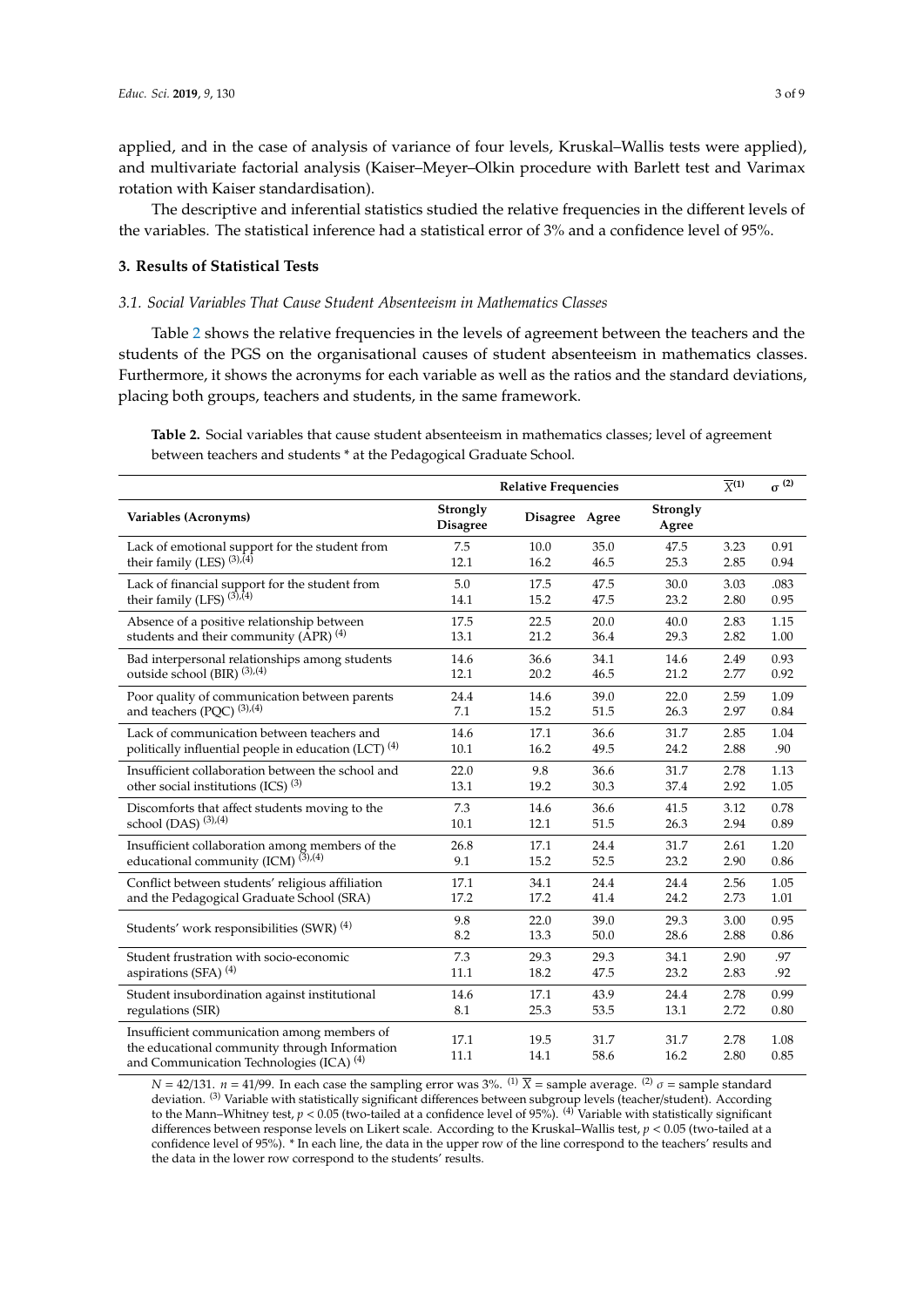As seen in Table [2,](#page-2-0) the variables APR, LCT, SWR, SFA, SIR, and ICA show significant differences between agreement and disagreement levels for both groups (teachers and students) while mostly tending to agree with the variable statement under the Kruskal–Wallis test, a confidence level of 95%. This shows that both groups agree that these social variables cause student absenteeism in mathematics classes.

The LFS, LES, and DAS variables show the highest averages for teachers (3.03, 3.23, and 3.12, respectively). Although these variables show high averages for students, there are significant differences between the students' and teachers' averages according to the Mann–Whitney test,  $p < 0.05$  (two-tailed and at a confidence level of 95%). This means that, for teachers, these are the main variables that explain student absenteeism. For students, these variables also explain absenteeism, but not with the same importance. These variables require further research.

For the BIR, PQC, ICS, ICM, and SRA variables there is strong agreement among students, according to the Mann–Whitney test,  $p < 0.05$  (two-tailed and at a level of confidence of 95%). For each of these variables there is stronger agreement for the students than for the teachers. The students agree that these social variables cause absenteeism in mathematics lessons. It is recommended that future studies investigate why these variables are important for students in explaining student absenteeism while they are not so important for teachers.

In addition, regarding the Mann–Whitney test, in the PQC, ICM, SIR, and ICA variables there are statistically significant differences between the standard deviations of the teachers' and the students' results. In each of these variables there is higher dispersion in the teachers' answers than in the students' answers. This could be interpreted as there being a more homogeneous position among students regarding these variables, while among the teachers there are more heterogeneous opinions.

#### *3.2. The Relation between Social Variables That Cause Student Absenteeism in Mathematics Lessons*

Table [3](#page-4-0) shows the related social variables that cause student absenteeism in mathematics lessons at the PGS and their respective acronyms. In this table, teachers' coefficients are placed together with students' coefficients for comparison.

| <b>Variables</b> |                                                                                                    | Pearson's Coefficient $\rho$ |              |              |                             |      |              |                                 |   |   |    |    |    |    |
|------------------|----------------------------------------------------------------------------------------------------|------------------------------|--------------|--------------|-----------------------------|------|--------------|---------------------------------|---|---|----|----|----|----|
|                  |                                                                                                    | 1                            | 2            | 3            | 4                           | 5    | 6            | 7                               | 8 | 9 | 10 | 11 | 12 | 13 |
|                  | Lack of emotional support for the student<br>from their family (LES)                               |                              |              |              |                             |      |              |                                 |   |   |    |    |    |    |
| 2                | Lack of financial support for the student<br>from their family (LFS)                               | 0.86<br>0.14                 |              |              |                             |      |              |                                 |   |   |    |    |    |    |
| 3                | Absence of a positive relationship<br>between students and their community<br>(APR)                | 0.91<br>$-0.25$ 0.36         | 0.86         |              |                             |      |              |                                 |   |   |    |    |    |    |
| 4                | Bad interpersonal relationships among<br>students outside school (BIR)                             | 0.89<br>$-0.05$ 0.17         | 0.84         | 0.89<br>0.35 |                             |      |              |                                 |   |   |    |    |    |    |
| 5                | Poor quality of communication between<br>parents and teachers (PQC)                                | 0.82<br>0.54                 | 0.87<br>0.29 | 0.92<br>0.04 | 0.87<br>0.02                |      |              |                                 |   |   |    |    |    |    |
| 6                | Lack of communication between teachers<br>and politically influential people in<br>education (LCT) | 0.88<br>0.73                 | 0.93<br>0.10 | 0.92         | 0.88<br>$-0.13 - 0.26$ 0.68 | 0.91 |              |                                 |   |   |    |    |    |    |
| 7                | Insufficient collaboration between the<br>school and other social institutions (ICS)               | 0.85<br>0.54                 | 0.94<br>0.11 | 0.91         | 0.84<br>$-0.23 -0.01$ 0.44  | 0.93 | 0.97<br>0.53 |                                 |   |   |    |    |    |    |
| 8                | Discomforts that affect students moving<br>to the school (DAS)                                     | 0.93<br>$-0.62$ 0.05         | 0.93         | 0.93<br>0.40 | 0.86<br>0.26                | 0.86 | 0.90         | 0.91<br>$-0.32$ $-0.55$ $-0.44$ |   |   |    |    |    |    |

**Table 3.** The relations between social variables that cause student absenteeism in mathematics lessons according to teachers and students \* at the Pedagogical Graduate School of Namibe.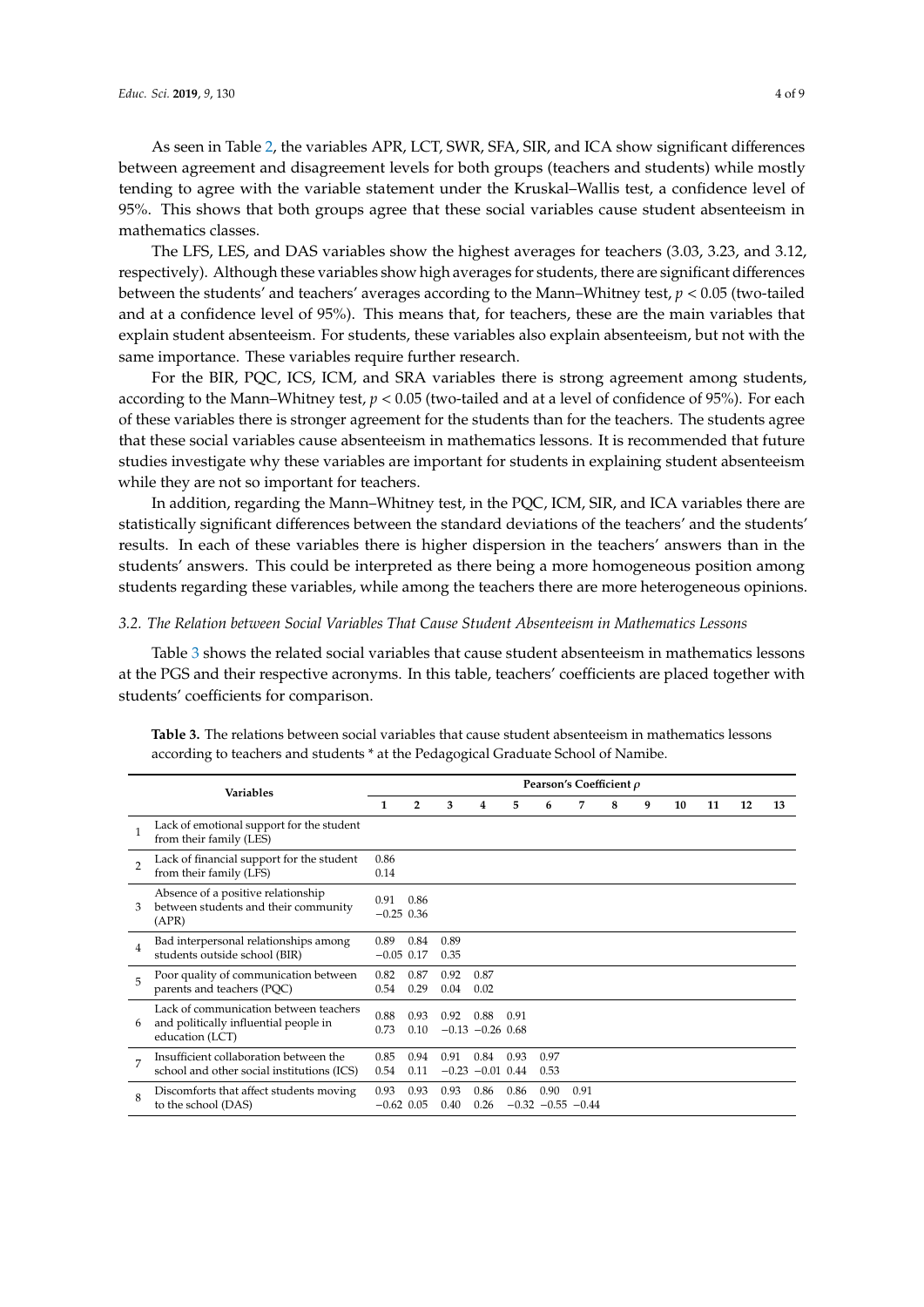<span id="page-4-0"></span>

| <b>Variables</b> |                                                                                                                                         | Pearson's Coefficient $\rho$ |                             |                      |                      |                 |                                      |                             |              |                                 |                                      |              |                      |      |
|------------------|-----------------------------------------------------------------------------------------------------------------------------------------|------------------------------|-----------------------------|----------------------|----------------------|-----------------|--------------------------------------|-----------------------------|--------------|---------------------------------|--------------------------------------|--------------|----------------------|------|
|                  |                                                                                                                                         | 1                            | $\overline{2}$              | 3                    | 4                    | 5               | 6                                    | 7                           | 8            | 9                               | 10                                   | 11           | 12                   | 13   |
| 9                | Insufficient collaboration among<br>members of the educational community<br>(ICM)                                                       | 0.84<br>$-0.62$ 0.08         | 0.89                        | 0.93<br>0.42         | 0.87<br>0.22         | 0.94<br>$-0.44$ | 0.93                                 | 0.95<br>$-0.56 - 0.38 0.72$ | 0.87         |                                 |                                      |              |                      |      |
| 10               | Conflict between students' religious<br>affiliation and the Pedagogical Graduate<br>School (SRA)                                        | 0.89                         | 0.88<br>$-0.42 - 0.04$ 0.48 | 0.92                 | 0.94<br>0.51         | 0.90            | 0.90<br>$-0.26$ $-0.45$ $-0.16$ 0.33 | 0.88                        | 0.88         | 0.91<br>0.34                    |                                      |              |                      |      |
|                  | 11 Students' work responsibilities (SWR)                                                                                                | 0.86<br>0.48                 | 0.92<br>0.38                | 0.89<br>$-0.06$ 0.06 | 0.86                 | 0.90<br>0.57    | 0.97<br>0.27                         | 0.95<br>0.31                | 0.89         | 0.91<br>$-0.12$ $-0.23$ $-0.24$ | 0.89                                 |              |                      |      |
| 12               | Student frustration with socio-economic<br>aspirations (SFA)                                                                            | 0.87<br>0.64                 | 0.90<br>0.29                | 0.93<br>$-0.25$      | 0.86<br>$-0.09$ 0.30 | 0.90            | 0.93<br>0.34                         | 0.91<br>0.35                | 0.90         | 0.93                            | 0.89<br>$-0.38$ $-0.40$ $-0.33$ 0.59 | 0.93         |                      |      |
| 13               | Student insubordination against<br>institutional regulations (SIR)                                                                      | 0.86<br>0.36                 | 0.89<br>$-0.08$ 0.03        | 0.89                 | 0.88<br>0.13         | 0.93<br>0.55    | 0.97<br>0.42                         | 0.94<br>0.40                | 0.87         | 0.89<br>$-0.38$ $-0.34$ 0.11    | 0.91                                 | 0.95<br>0.36 | 0.89<br>0.29         |      |
| 14               | Insufficient communication among<br>members of the educational community<br>through Information and<br>Communication Technologies (ICA) | 0.88<br>$-0.11$ 0.27         | 0.92                        | 0.95<br>0.30         | 0.88<br>0.33         | 0.93<br>0.14    | 0.97<br>$-0.04$ 0.00                 | 0.96                        | 0.90<br>0.07 | 0.95<br>0.13                    | 0.92<br>0.25                         | 0.94<br>0.11 | 0.95<br>$-0.23$ 0.20 | 0.93 |

**Table 3.** *Cont.*

 $N = 42/131$ .  $n = 41/99$ . In all cases  $p < 0.01$  (two-tailed, with a sampling error of 3% and a level of confidence of 95%). \* In each line, the data in the upper row of the line corresponds to the teachers' results and the data in the lower row corresponds to the students' results.

In the teachers' population, high correlation coefficients are observed among all the social variables. For every pair of studied variables *x* and *y*, ρ*xy* > 0.80 and *p* < 0.01 (two-tailed, with a sampling error of 3% and a level of confidence of 95%).

This is not observed in the student population, where there is higher diversity between the variables and strong correlations, significant and insignificant, both positive and negative.

For the students, the variables LES and LCT are positive and strongly related with APR and ICS. Likewise, the variables LES and LCT are strongly and inversely related with DAS and ICM, with positive correlation between them. The PQC variable is directly and strongly correlated with SIR and SWR. Finally, the students consider the BIR and SRA variables to be directly and strongly related.

## *3.3. Student Absenteeism Variability in Mathematics Lessons Explained by Social Factors and Variables*

Table [4](#page-5-0) shows the percentage of variance of student absenteeism in mathematics lessons in the PGS, which can be explained by each factor and each variable, both for the teacher and student populations.

In the case of the teachers, the multivariate factorial analysis enables us to determine that just one factor explains 91.09% of student absenteeism in mathematics lessons in the PGS, with KMO = 0.882 (Kaiser-Meyer-Olkin coefficient),  $\chi^2$  = 1197.25, and Sig. < 0.0001, with a sampling error of 3%. All the variables have a strong relation with this factor. This factor consists of all the variables of the research, and, therefore, is seen as a key explanation of student absenteeism by this group.

In the case of the students, the multivariate factorial analysis enables us to establish four factors that explain 70.73% of the factors' variability, with KMO = 0.701,  $\chi^2$  = 744.51, and Sig. < 0.0001, with a sampling error of 3%. For this population, the first two factors are the most influential on student absenteeism; however, both explain very little: 28.64% and 15.7%, respectively. The Varimax rotation method ensures that those two factors will consist of the variables with greater saturations and with a positive and strong correlation with their factor.

All the social variables within the study, according to the teacher population, influence student absenteeism by greater than or equal to 84.17%. For the students, all these variables do not have a significant influence. In these cases, Mann-Whitney tests,  $p < 0.05$  (two-tailed and at a level of confidence of 95%), point out significant differences between teachers and students.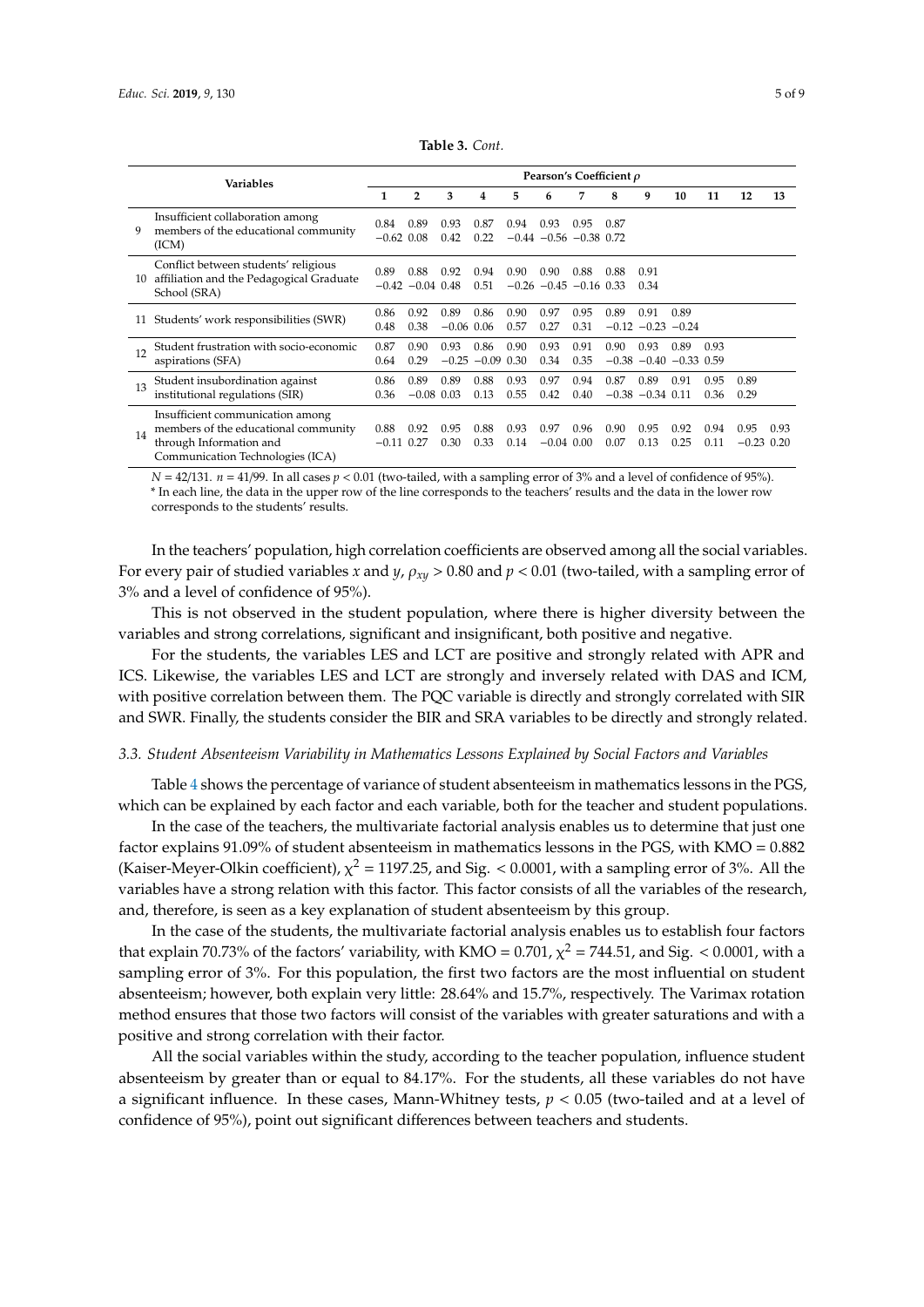|                                                                                                                                               |              |                                              | Students <sup>(2)</sup>                       |                                                |                |                                                     |                                               |                                                |  |
|-----------------------------------------------------------------------------------------------------------------------------------------------|--------------|----------------------------------------------|-----------------------------------------------|------------------------------------------------|----------------|-----------------------------------------------------|-----------------------------------------------|------------------------------------------------|--|
| Variable                                                                                                                                      | Factor       | % Variability<br>that the Factor<br>Explains | Correlation<br>Coefficient<br>with Its Factor | % Variability that<br>the Variable<br>Explains |                | % Variability<br>Factor that the Factor<br>Explains | Correlation<br>Coefficient<br>with Its Factor | % Variability that<br>the Variable<br>Explains |  |
| Lack of emotional support<br>for the student from their<br>family (LES)                                                                       | $\mathbf{1}$ | 91.09                                        | 0.92                                          | 84.17                                          | $\mathbf{1}$   | 28.64                                               | 0.71                                          | 20.42                                          |  |
| Lack of financial support<br>for the student from their<br>family (LFS)                                                                       | $\mathbf{1}$ | 91.09                                        | 0.94                                          | 85.99                                          | $\overline{2}$ | 15.7<br>0.68                                        |                                               | 10.66                                          |  |
| Absence of a positive<br>relationship between<br>students and their<br>community (APR)                                                        | $1\,$        | 91.09                                        | 0.96                                          | 87.54                                          | 3              | 0.71<br>13.31                                       |                                               | 9.50                                           |  |
| Bad interpersonal<br>relationships among<br>students outside school<br>(BIR)                                                                  | $1\,$        | 91.09                                        | 0.93                                          | 84.26                                          | $\overline{4}$ | 13.08<br>0.78                                       |                                               | 10.22                                          |  |
| Poor quality of<br>communication between<br>parents and teachers (PQC)                                                                        | $\mathbf{1}$ | 91.09                                        | 0.95                                          | 86.44                                          | $\mathbf{1}$   | 28.64                                               | 0.67                                          | 19.25                                          |  |
| Lack of communication<br>between teachers and<br>politically influential people<br>in education (LCT)                                         | $\mathbf{1}$ | 91.09                                        | 0.98                                          | 88.99                                          | $\mathbf{1}$   | 28.64                                               | 0.78                                          | 22.25                                          |  |
| Insufficient collaboration<br>between the school and<br>other social institutions<br>(ICS)                                                    | $1\,$        | 91.09                                        | 0.97                                          | 88.27                                          | $\mathbf{1}$   | 28.64                                               | 0.66                                          | 19.02                                          |  |
| Discomforts that affect<br>students moving to the<br>school (DAS)                                                                             | $1\,$        | 91.09                                        | 0.95                                          | 86.08                                          | 3              | 13.31                                               | 0.26                                          | 3.43                                           |  |
| Insufficient collaboration<br>among members of the<br>educational community<br>(ICM)                                                          | $\mathbf{1}$ | 91.09                                        | 0.96                                          | 87.26                                          | 3              | 13.31                                               | 0.28                                          | 3.75                                           |  |
| Conflict between students'<br>religious affiliation and the<br>Pedagogical Graduate<br>School (SRA)                                           | $\mathbf{1}$ | 91.09                                        | 0.95                                          | 86.63                                          | $\overline{4}$ | 13.08                                               | 0.79                                          | 10.37                                          |  |
| Students' work<br>responsibilities (SWR)                                                                                                      | $\mathbf{1}$ | 91.09                                        | 0.96                                          | 87.72                                          | $\overline{c}$ | 15.7                                                | 0.80                                          | 12.48                                          |  |
| Student frustration with<br>socio-economic aspirations<br>(SFA)                                                                               | $\mathbf{1}$ | 91.09                                        | 0.96                                          | 87.08                                          | $\overline{2}$ | 15.7                                                | 0.76                                          | 11.96                                          |  |
| Student insubordination<br>against institutional<br>regulations (SIR)                                                                         | $1\,$        | 91.09                                        | 0.96                                          | 87.36                                          | $\mathbf{1}$   | 28.64                                               | 0.74                                          | 21.08                                          |  |
| Insufficient communication<br>among members of the<br>educational community<br>through Information and<br>Communication<br>Technologies (ICA) | $\,1\,$      | 91.09                                        | 0.98                                          | 89.18                                          | 3              | 13.31                                               | 0.69                                          | 9.18                                           |  |

<span id="page-5-0"></span>**Table 4.** Percentage of variance of student absenteeism in mathematics lesson explained by social factors and variables, according to teachers and students of the Pedagogical Graduate School of Namibe.

Extraction method: Main component. Rotation method: Varimax with Kaiser's normalisation. Sampling error: 3%.

(1) Convergence achieved with zero rotations, with  $N = 42$ ,  $n = 41$ , KMO = 0.882 (Kaiser-Meyer-Olkin coefficient),  $\chi^2$  = 1197.25, Sig. < 0.0001. <sup>(2)</sup> Convergence achieved with seven rotations, with N = 131, n = 99, KMO = 0.701,

 $\chi^2 = 744.51$ , Sig.  $< 0.0001$ .

#### **4. Conclusions and Recommendations**

From the study of the social variables that cause student absenteeism in mathematics lessons in the PGS (Pedagogical Graduate School of Namibe), it was identified that:

1. There was a high level of agreement, both by teachers and students, that the absence of a positive relationship between students and their community, the lack of communication between teachers and politically influential people, the job responsibilities of the students, student frustration surrounding socio-economic aspirations, students' insubordination against institutional regulations, and insufficient communication between educational community members through ICT (Information and Communication Technologies) are the causes of school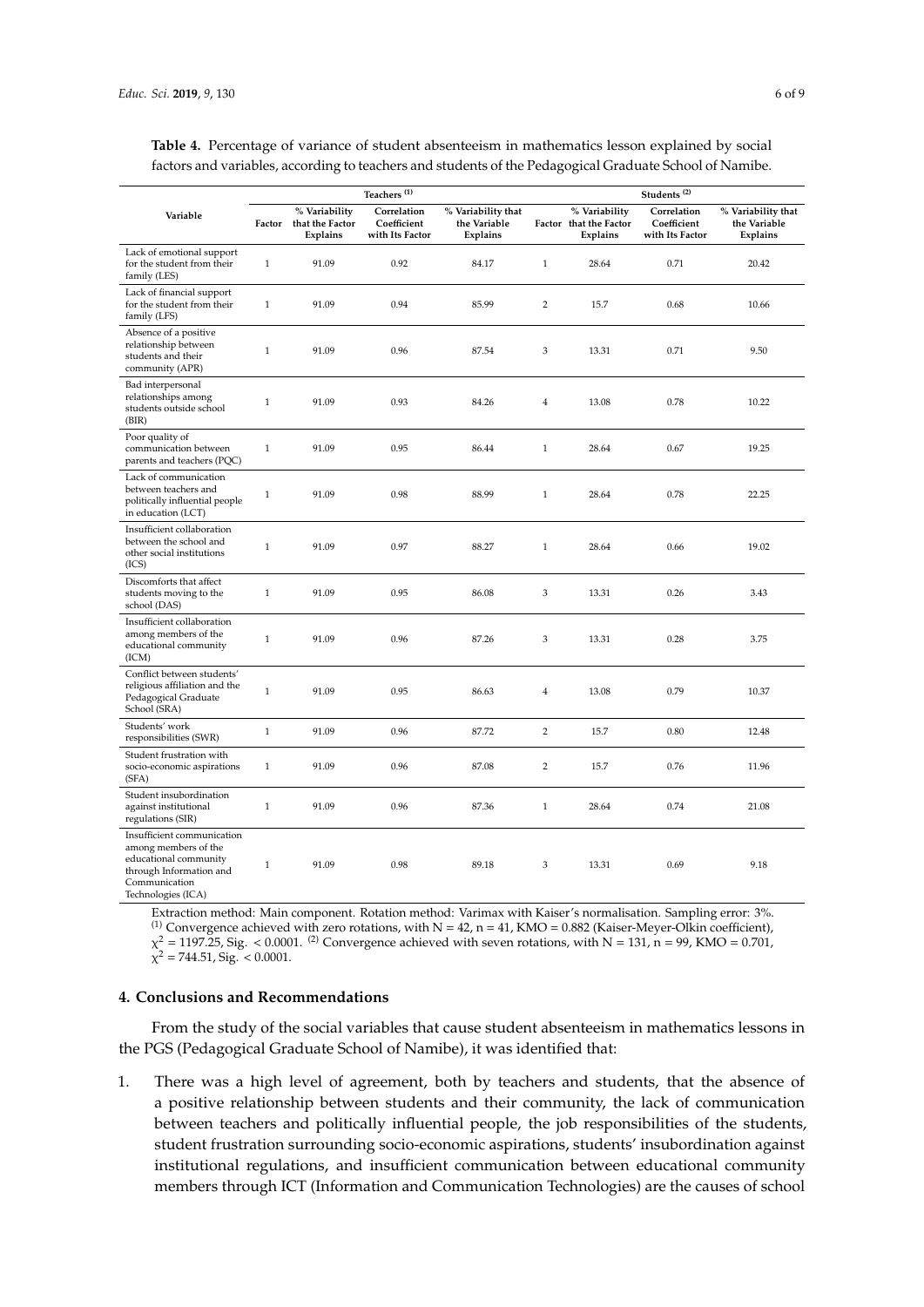absenteeism in mathematics lessons in the PGS. This has previously been pointed out in research on the subject [\[32,](#page-8-3)[33\]](#page-8-4). The factorial analysis highlighted that for the teacher population these are the variables that affect absenteeism and that these variables are highly interconnected. It is recommended that research be undertaken to identify a way to reduce these deficiencies as an effective way to reduce student absenteeism.

- 2. The lack of economic and emotional support from students' families and the inconveniences that students face when moving to the educational centre were found to be factors that the teachers most strongly agreed with as causes of absenteeism in mathematics lessons in the PGS. Additionally, teachers considered that these factors strongly influence student absenteeism and that they are positively and strongly related. The students also considered these variables to be causes of absenteeism, but with lower levels of agreement. It is recommended that these limitations be studied in greater depth to identify an appropriate way to reduce student absenteeism. Absenteeism studies conducted in other contexts also pointed to a strong relationship between lack of family support and absenteeism [\[19\]](#page-7-12).
- 3. In the student population there was a high level of agreement that bad interpersonal relationships between students outside the school, disputes between their religious affiliation and the PGS, the poor quality of communication between parents/tutors and teachers, and insufficient collaboration between the members of the PGS with other social institutions are factors that cause student absenteeism in mathematics lessons. However, the students did not clearly stress these as being factors that explain absenteeism. There was not significant agreement among teachers concerning these factors; however, teachers who did consider them to be causes of student absenteeism rated them highly. These divergences open research areas for the further understanding of causes of absenteeism in mathematics lessons in the PGS. It would be beneficial to initiate lines of research in this area. These results are also consistent with researches that highlighted the relationship between maltreatment against students and absenteeism [\[9,](#page-7-13)[15\]](#page-7-14).
- 4. For the students, factors such as lack of emotional support from their family and lack of communication between teachers and politically influential people in education were positively and strongly related, and were related to the poor quality of communication between parents/tutors and teachers as well as insufficient collaboration between the school and other social institutions. This is in accordance with the findings of other investigations [\[34\]](#page-8-5). Likewise, the lack of emotional support for students from their families and the lack of communication between teachers and political influential people in education were strongly and inversely related to the discomforts that affected the students when moving to the educational centre and the shortcomings in collaboration between educational community members; both of these factors were positively correlated. For this population, the poor quality of communication between parents/tutors and teachers was directly and strongly correlated with the students' insubordination against the institutional regulations and the students' job responsibilities. These responsibilities were related to student frustration with socio-economic aspirations, and this frustration was related to the lack of emotional support for the student from their family. Finally, the student population considered that bad interpersonal relationships between students outside the school and disputes between the students' religious affiliation and the PGS were directly and strongly related. It should be noted that the lack of student aspirations as a negative factor in mathematics education has been pointed out as a factor in student absenteeism in recent research [\[23\]](#page-7-10).

**Author Contributions:** Conceptualization, E.C.-B., J.-A.M.-M., A.-P.S.-d.-S. and J.-M.T.-T.; Methodology, E.C.-B., A.-P.S.-d.-S. and J.-M.T.-T.; Validation, A.-P.S.-d.-S.; Formal Analysis, E.C.-B. and A.-P.S.-d.-S.; Investigation, A.-P.S.-d.-S. and J.-M.T.-T.; Resources, A.-P.S.-d.-S. and J.-M.T.-T.; Data Curation, E.C.-B. and A.-P.S.-d.-S.; Writing-Original Draft Preparation, E.C.-B.; Writing-Review & Editing, E.C.-B., J.-A.M.-M. and J.-M.T.-T.; Visualization, E.C.-B., J.-A.M.-M. and J.-M.T.-T.; Supervision, J.-M.T.-T.

**Funding:** This research received no external funding.

**Conflicts of Interest:** The authors declare no conflict of interest.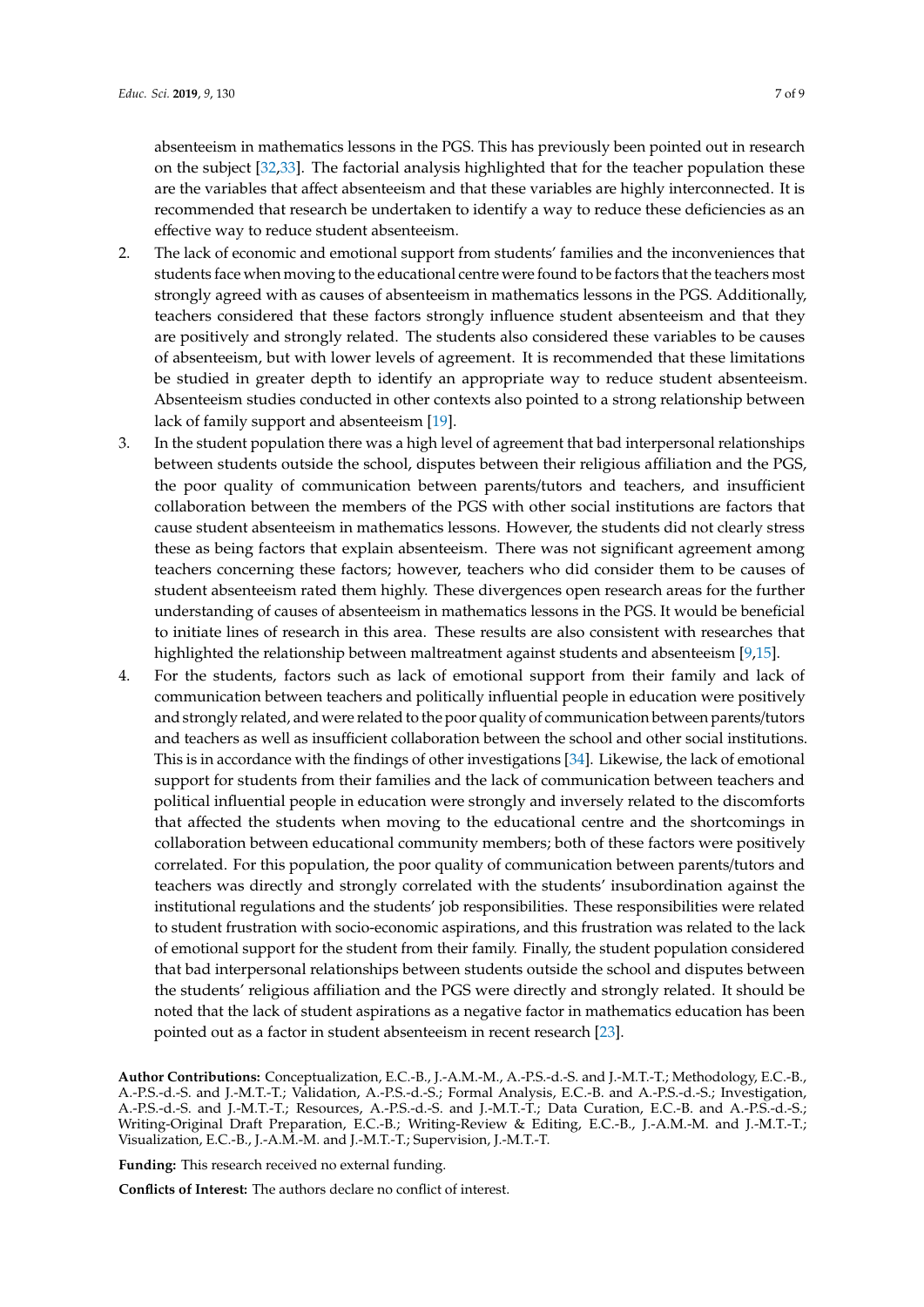## **References**

- <span id="page-7-0"></span>1. Johns, G.; Miranglia, M. The reliability, validity, and accuracy of self-reported absenteeism from work: A meta-analysis. *J. Occup. Health Psychol.* **2015**, *20*, 1–14. [\[CrossRef\]](http://dx.doi.org/10.1037/a0037754) [\[PubMed\]](http://www.ncbi.nlm.nih.gov/pubmed/25181281)
- 2. Simpson, A.; Maltese, A. Failure Is a Major Component of Learning Anything: The Role of Failure in the Development of STEM Professionals. *J. Sci. Educ. Technol.* **2017**, *26*, 223–237. [\[CrossRef\]](http://dx.doi.org/10.1007/s10956-016-9674-9)
- 3. Martínez-Valdivia, E.; Molina-Ruiz, E. Incidence of academic factors in school failure. Reflections derived from experience of retired teachers. *Profesorado Revista de Currículum y Formación del Profesorado* **2017**, *21*, 191–211.
- 4. Petridou, A.; Karagiorgi, Y. Cross-sectional predictors of "risk" for school failure. *Int. J. Res. Method Educ.* **2016**, *39*, 365–382. [\[CrossRef\]](http://dx.doi.org/10.1080/1743727X.2016.1189896)
- 5. Márquez, C. Associated Factors the School Failure in the Secondary Education of Huelva [Associated Factors the School Failure in the Secondary Education of Huelva]. *REICE Revista Iberoamericana Sobre Calidad, Eficacia y Cambio en Educación* **2016**, *14*, 131–144.
- <span id="page-7-1"></span>6. Pflug, V.; Schneider, S. School Absenteeism: An Online Survey via Social Networks. *Child Psychiatry Hum. Dev.* **2016**, *47*, 417–429. [\[CrossRef\]](http://dx.doi.org/10.1007/s10578-015-0576-5) [\[PubMed\]](http://www.ncbi.nlm.nih.gov/pubmed/26374328)
- <span id="page-7-2"></span>7. González-Rodríguez, D.; Vidal, J.; Vieira, M.J. *Psicología y Educación: Presente y Futuro [Psychology and Education: Present and Future]*; ACIPE (Asociación Científica de Psicología y Educación): Madrid, Spain, 2016.
- <span id="page-7-3"></span>8. Kearney, C.A. School absenteeism and school refusal behavior in youth. *Clin. Psychol. Rev.* **2008**, *28*, 451–471. [\[CrossRef\]](http://dx.doi.org/10.1016/j.cpr.2007.07.012) [\[PubMed\]](http://www.ncbi.nlm.nih.gov/pubmed/17720288)
- <span id="page-7-13"></span>9. Hagborg, J.M.; Berglund, K.; Fahlke, C. Evidence for a relationship between child maltreatment and absenteeism among high-school students in Sweden. *Child Abus. Negl.* **2018**, *75*, 41–49. [\[CrossRef\]](http://dx.doi.org/10.1016/j.chiabu.2017.08.027)
- 10. Prakash, R.; Beattie, T.; Javalkar, P.; Bhattacharjee, P.; Ramanaik, S.; Thalinja, R.; Murthy, S.; Davey, C.; Blanchard, J.; Watts, C.; et al. Correlates of school dropout and absenteeism among adolescent girls from marginalized community in north Karnataka, south India. *J. Adolesc.* **2017**, *61*, 64–76. [\[CrossRef\]](http://dx.doi.org/10.1016/j.adolescence.2017.09.007)
- <span id="page-7-4"></span>11. Tamiru, D.; Belachew, T. The association of food insecurity and school absenteeism: Systematic review. *Agric. Food Secur.* **2017**, *6*, 5. [\[CrossRef\]](http://dx.doi.org/10.1186/s40066-016-0083-3)
- <span id="page-7-5"></span>12. Engin-Demir, C. Factors influencing the academic achievement of the Turkish urban poor. *Int. J. Educ. Dev.* **2009**, *29*, 17–29. [\[CrossRef\]](http://dx.doi.org/10.1016/j.ijedudev.2008.03.003)
- 13. de Groot, R.; van Dijk, M.; Savelberg, H.; van Acker, F.; Kirschner, P. Physical Activity and School Absenteeism Due to Illness in Adolescents. *J. Sch. Health* **2017**, *87*, 658–664. [\[CrossRef\]](http://dx.doi.org/10.1111/josh.12542) [\[PubMed\]](http://www.ncbi.nlm.nih.gov/pubmed/28766315)
- 14. Grinshteyn, E.; Yang, Y.T. The Association between Electronic Bullying and School Absenteeism among High School Students in the United States. *J. Sch. Health* **2017**, *87*, 142–149. [\[CrossRef\]](http://dx.doi.org/10.1111/josh.12476) [\[PubMed\]](http://www.ncbi.nlm.nih.gov/pubmed/28076925)
- <span id="page-7-14"></span>15. Önder, E. Student absenteeism in secondary education, absenteeism-related school practices and recommended policies. *Egitim ve Bilim* **2017**, *42*, 361–378. [\[CrossRef\]](http://dx.doi.org/10.15390/EB.2017.6447)
- <span id="page-7-6"></span>16. Demirutku, K.; Tekinay, S. The relationships between human values, absenteeism attitudes and reasons. *Hacet. Egit. Derg.* **2016**, *31*, 505–519.
- <span id="page-7-7"></span>17. Thornton, M.; Darmody, M.; McCoy, S. Persistent absenteeism among Irish primary school pupils. *Educ. Rev.* **2013**, *65*, 488–501. [\[CrossRef\]](http://dx.doi.org/10.1080/00131911.2013.768599)
- 18. Strand, A.; Granlund, M. The School Situation for Students with a High Level of Absenteeism in Compulsory School: Is There a Pattern in Documented Support? *Scand. J. Educ. Res.* **2014**, *58*, 551–569. [\[CrossRef\]](http://dx.doi.org/10.1080/00313831.2013.773561)
- <span id="page-7-12"></span>19. Balkıs, M.; Arslan, G.; Duru, E. The school absenteeism among high school students: Contributing factors. *Kuram ve Uygulamada Egitim Bilimleri* **2016**, *16*, 1819–1831. [\[CrossRef\]](http://dx.doi.org/10.12738/estp.2016.6.0125)
- 20. Şahin, Ş.; Arseven, Z.; Kiliç, A. Causes of student absenteeism and school dropouts. *Int. J. Instr.* 2016, 9, 195–210. [\[CrossRef\]](http://dx.doi.org/10.12973/iji.2016.9115a)
- <span id="page-7-8"></span>21. Askeland, K.G.; Haugland, S.; Stormark, K.M.; Bøe, T.; Hysing, M. Adolescent school absenteeism and service use in a population-based study. *BMC Public Health* **2015**, *15*, 626. [\[CrossRef\]](http://dx.doi.org/10.1186/s12889-015-1978-9)
- <span id="page-7-9"></span>22. Kwame, B.P.; Mary, D. Teachers' perceived causes of poor performance in mathematics by students in basic schools from Ningo Prampram, Ghana. *J. Soc. Sci. Res.* **2018**, *4*, 423–431.
- <span id="page-7-10"></span>23. Butakor, P.K.; Ampadu, E.; Cole, Y. Relationship between contextual factors and mathematics performance. *Afr. J. Res. Math. Sci. Technol. Educ.* **2017**, *21*, 316–326. [\[CrossRef\]](http://dx.doi.org/10.1080/18117295.2017.1379281)
- <span id="page-7-11"></span>24. Wolbring, T.; Treischl, E. Selection Bias in Students' Evaluation of Teaching. Causes of Student Absenteeism and Its Consequences for Course Ratings and Rankings. *Res. High. Educ.* **2016**, *57*, 51–71. [\[CrossRef\]](http://dx.doi.org/10.1007/s11162-015-9378-7)